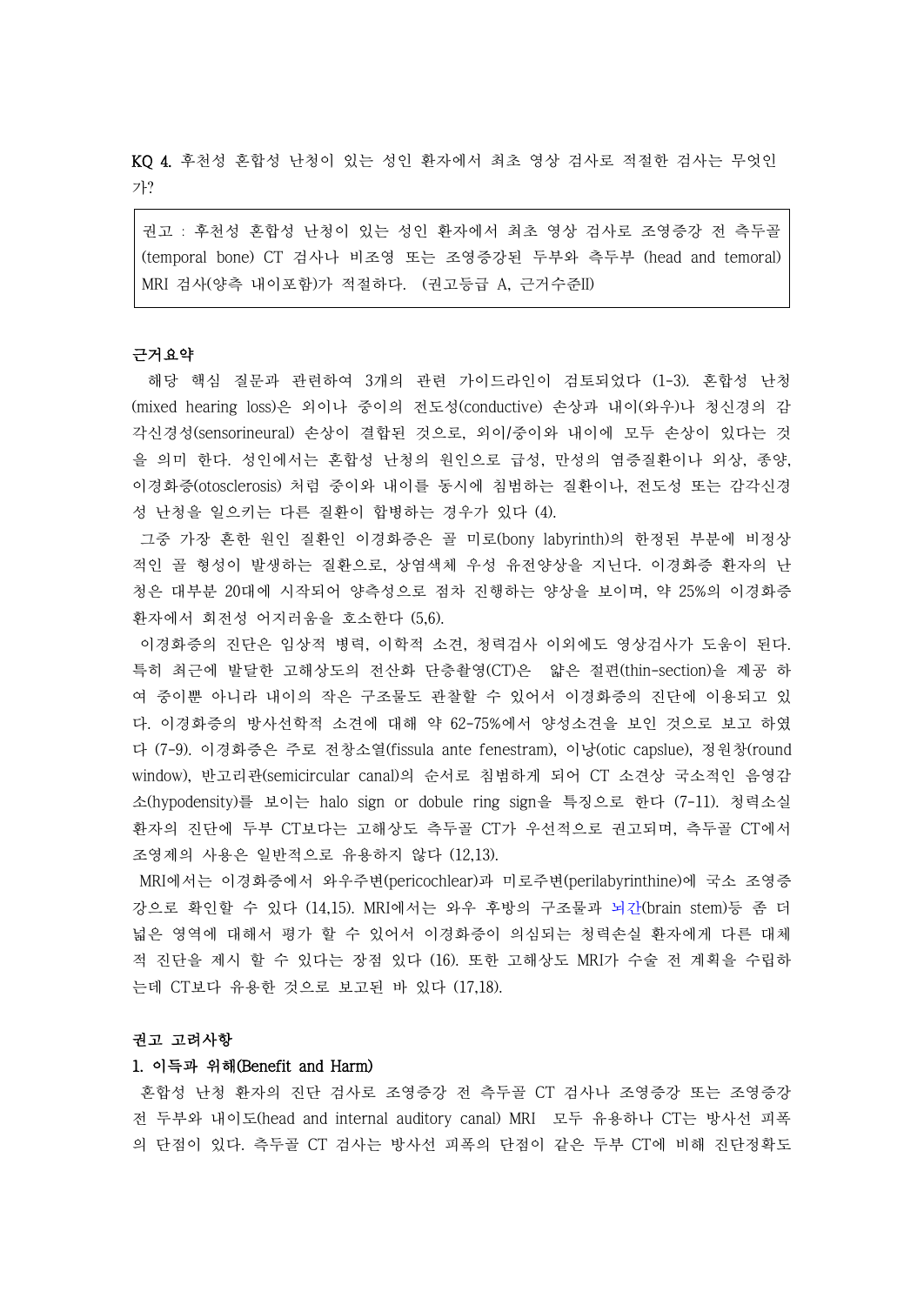가 높은 장점이 있다.<br>MRI는 방사선의 위해가 없다는 장점이 있으나, 고가의 검사이고, MR의 일부 기법은 고성능 장비에서 숙련된 인력에 의한 검사와 판독이 필요하기 때문에 모든 의료기관에서 시행하기 어려운 단점이 있다. 또한 CT에 비해서 소요시간이 길고, 환자가 이전의 수술이나 치료 등 에 의해 두경부 부위에 금속물을 삽입한 경우 영상 왜곡 (metal artifact)이 발생할 수 있으 며, 드물지만 신원성 전신 섬유증 (nephrogenic systemic fibrosis)의 위험이 있으므로, 이를 고려하여 적용하여야 한다. 따라서 MRI는 CT 결과가 명확하지 않을 때, 소요시간과 비용 그 리고 환자요소 (금속 인공물 존재 여부) 등을 고려하여 추가적으로 시행할 수 있다.

## 2. 국내 수용성과 적용성(Acceptability and Applicability)

진료지침의 국내 수용성과 적용성은 평가결과 큰 무리가 없는 것으로 판단되었다. 수용성 과 적용성 평가표는 부록2에 제시되었다.

### 3. 검사별 방사선량

측두골 CT 2 두부와 내이도 MRI 0

# 참고문헌

- 1. American College of Radiology. ACR Appropriateness Criteria; Hearing Loss and or Vertigo. 2018.
- 2. Hearing loss in adult, assessment and management: summary of NICE guidance. BMJ 2018;361:k2219.
- 3. Stachler RJ et al. Clinical practice guideline: sudden hearing loss. Otolaryngol Head Neck Surg. 2012;146:S1-35.
- 4. Curtin HD. Imaging of conductive hearing loss with a normal tympanic membrane. AJR Am J Roentgenol 2016;206:49-56.
- 5. Huges GB et al. Otosclerosis. Clinical otology 2dn edition;1997. p.241-8.
- 6. Ealy M et al. Otosclerosis. Adv otorhinolaryngol 2011;70:122-9.
- 7. Swartz JD et al. Fenestral Otosclerosis: Significance of peroperative CT evaluation. Radiology 1984;151:03-7.
- 8. Yang D et al. High-resolution CT of otosclerosis. Nippon Igaku Hoshasen Gakkai Zasshi 1997:57:864-70.
- 9. Lee TC et al. CT grading of Otosclerosis. AJNR Am j Neuroradiol 2009;30:1435-39.
- 10. Mafee MF at al. Use of CT in the evaluation of cochlear otosclerosis. Radiology 1985;156:703-8.
- 11. Swartz JD et al. Cochlear otosclerosis (otospongiosis): CT analysis with audiometric correlation. Radiology 1985;155:147-50.
- 12. Dudau C et al. Diagnostic efficacy and therapeutic impact of computed tomography in the evaluation of clinically suspected otosclerosis. Eur Radiol 2017;27:1195-201.